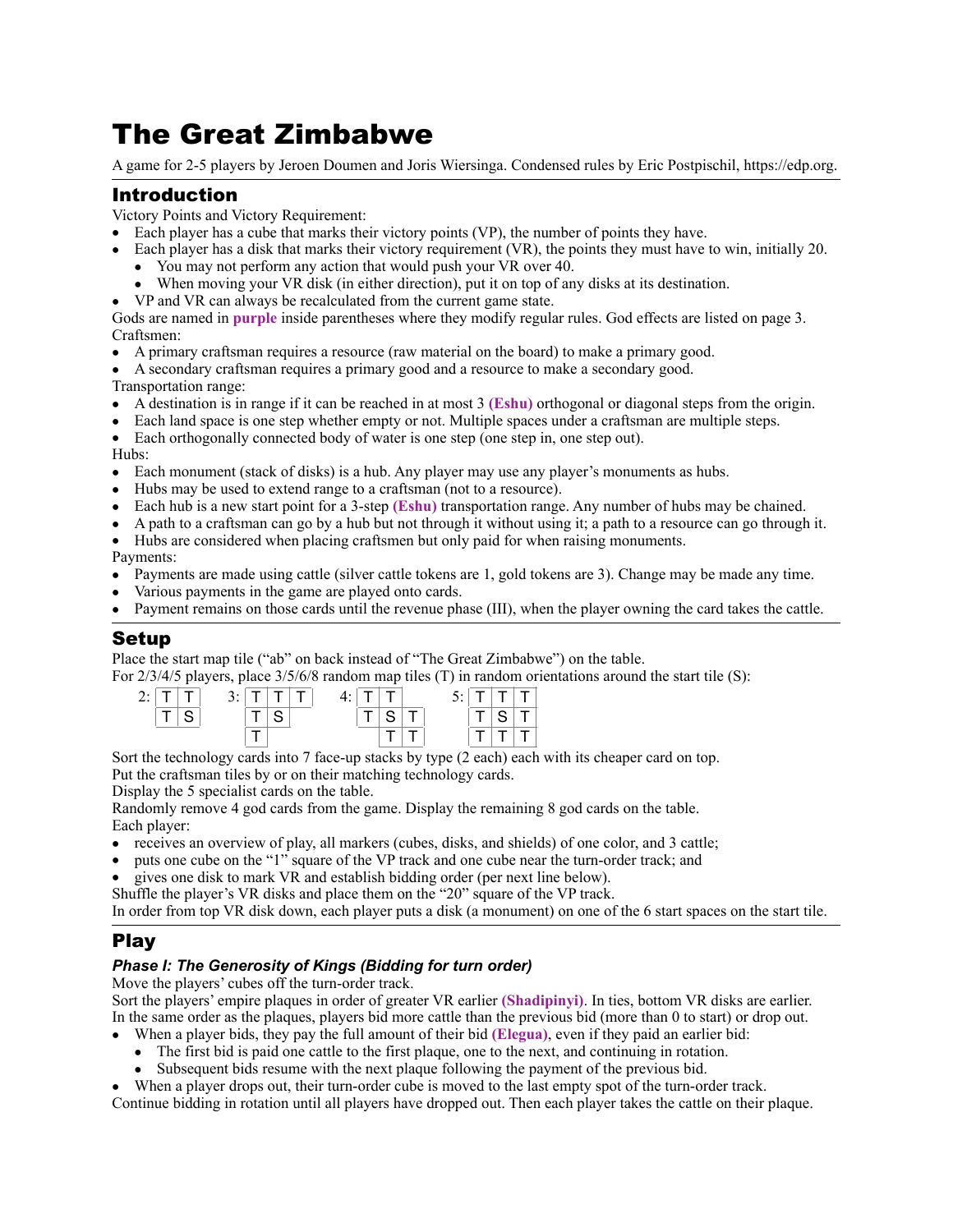# The Great Zimbabwe

#### *Phase II: Religion and Culture (Actions)*

Once around in turn order, each player may do each and all of the following **(Dziva)**, once each, in any order:

- Choose 1 god or specialist.
- Use a specialist they possess and can afford. This can be done as separate actions once for each specialist.
- One of: Build 1 monument, place any number of craftsmen, or raise any number of monuments.

**Choose a god:** Take any god card. Adjust your VR as it shows. Each player may do this only once per game. Note: Gu rebates VR of previous technology and may be taken if your net VR after this effect does not exceed 40. **Choose a specialist:** Take any specialist card. Adjust your VR as it shows **(Gu)**.

In the turn you take a specialist, you must pay it (thus activating its use, although you might gain no benefit). **Use a specialist:** Pay a specialist (to their card) as shown on the card and obtain its benefits.

Builder (VR+2): For each craftsman you build this turn, receive 2 cattle placed on the builder card from the bank. Herd (VR+6): Place 2/4/6 cattle on the herd card to receive 1/2/3 cattle placed on the card from bank.

Nomads (VR+1): When building a new monument, you may build adjacent to an existing one (on empty land).

Rain Ceremony (VR+1): Place 1 water tile for 3 cattle. Place only on fully empty land (start spaces are not empty). • Use is limited to 8 tiles supplied with game. If this specialist is paid, you must place a tile.

Shaman (VR+3): Place 1 resource for 2 cattle. Place only on completely empty land (start spaces are not empty).

• Use is limited to 16 tiles supplied with game  $(3 \text{ diamond}, 3 \text{ivory}, 4 \text{ clay}, 6 \text{ wood})$ . If paid, you must place a tile. **Build a monument:** 

Place one **(Obatala)** new monument (1 disk) on any empty land area (start spaces are not empty) not orthogonally or diagonally adjacent to another monument. Score 1 VP. (Any number may be built, over multiple turns.) **Place craftsmen:** 

When placing a craftsman of a type whose technology card you do not have, take the card and adjust your VR.

- If other players have already taken both cards of the type, you may not place the craftsman.
- You may take multiple technology cards in a turn, but never take a second technology card of the same type. Place any number of craftsmen, subject to token availability (3 per type) and requirements below.
- To place a secondary craftsman, a corresponding primary craftsman had to exist before you started this turn.
- Take a craftsman tile and place it on completely empty land (start spaces are not empty).
- Put one of your ownership markers (truncated ovals representing shields) on the tile.
- The tile must be within transport range to at least one of its required resource (shown on card) that is not also within range of another of the same type of craftsman (primary and secondary are different) without using hubs.
- A secondary craftsman tile must also be within transport range to at least one of its required primary craftsman (shown on card). Any number of hubs may be used.
- Pay to the bank the number of cattle shown on the craftsman's technology card.
- Score 1-3 VP as shown by 1-3 laurel wreaths on the craftsman's technology card.
- Set and/or raise prices. (You may use the place craftsmen action just for the purpose of raising prices.)
- If you acquired new technology cards, set the prices for their goods by putting a 1/2/3 price marker on each card.
- You may raise (not lower) prices of any or all of your previous technologies.

#### **Raise monuments:**

Raise any number of your monuments one level each, adding a disk to the monument (once per monument per turn). Score 2/4/6/8 VP when raising a monument to 2/3/4/5 levels. (Cumulative 1/3/7/13/21 VP for 1/2/3/4/5 levels.) You must provide ritual goods, all different **(Tsui-Goab)**, 1 per monument level before raising, by paying craftsmen:

- Primary or secondary goods may be provided, but only the best available may be provided—a primary good may not be provided once there is a craftsman on the board producing a secondary good from that type of good.
- Pay a craftsman within hub transport range of the monument their asking price **(Anansi)** to their card and mark used an unused **(Atete)** resource they require that is within no-hub range of them by putting a wood cross on it.
- For a secondary good, also pay **(Anansi)** a required primary craftsman within hub range of the secondary craftsman and mark used an unused **(Atete)** resource the primary requires that is within no-hub range of them.
- Pay the bank **(Qamata)** 1 cattle for each use of a hub (multiple cattle for multiple uses of one hub).

#### *Phase III: Revenues*

Each player takes cattle from all their cards into their stock.

The bank gives each player 1 cattle per level in their highest monument **(Engai)**.

#### *Phase IV: Let Us Compare Mythologies*

If any player's VP equals or exceeds their VR, the player who overshot the most wins.

• Break ties **(Xango)** in favor of most VP, and break further ties in favor of earlier player order.

If no player reached their VR, remove the used-resource markers from the board and continue with Phase I.